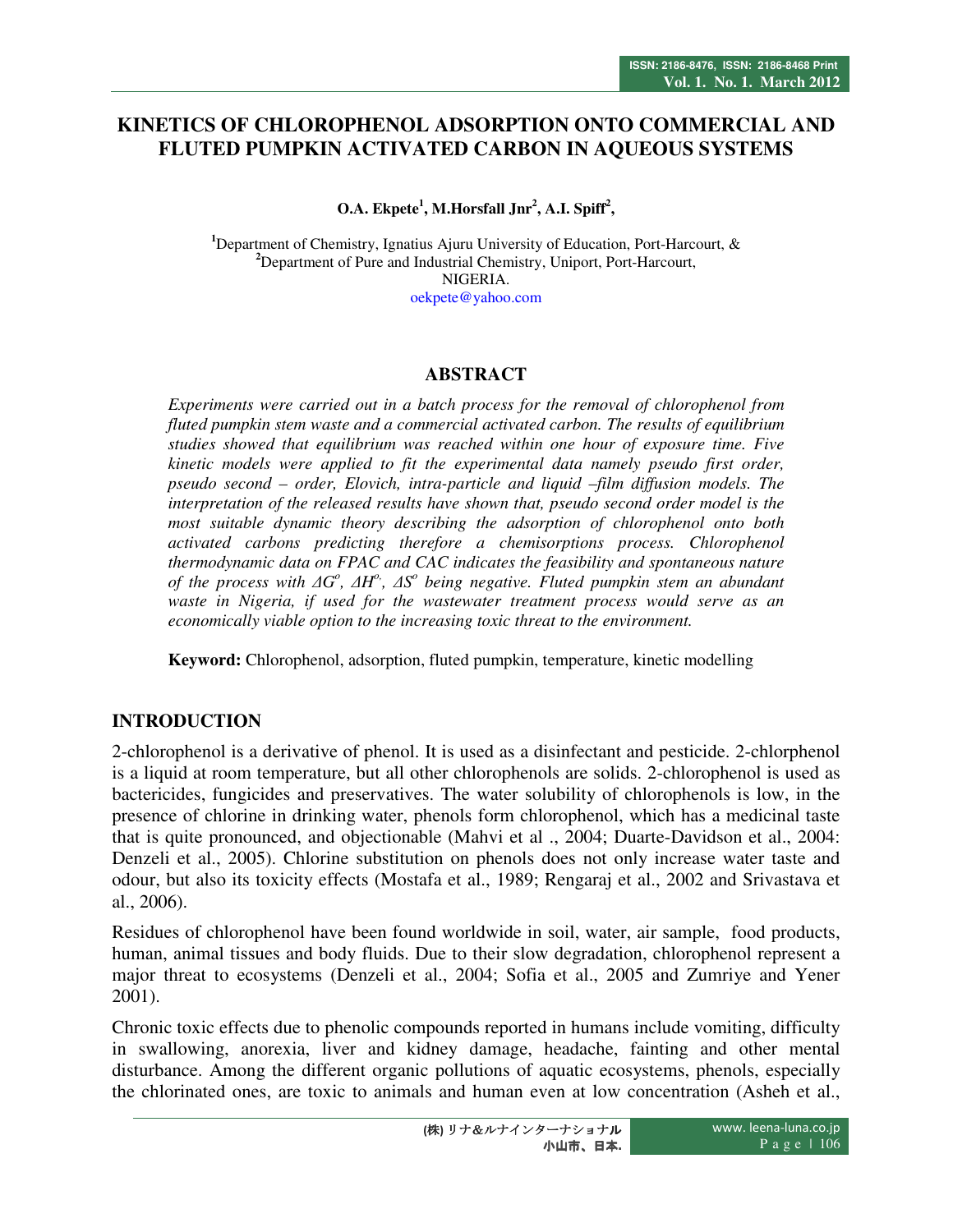2003). The aim of this present work is to investigate the sorption potential of a powdered commercial activated and a carbon derived from fluted pumpkin stem waste for the removal of chlorophenol from aqueous medium. The objective of this study is to carry out an investigation on the kinetics of chlorophenol sorption onto fluted pumpkin activated carbon (FPAC ) and a powdered commercial activated carbon (CAC).

#### **MATERIALS AND METHODS**

The fluted pumpkin stem waste (*Telfairia occidentalis HOOK.F*) used for this study was obtained from Iwofe market Rumuolumeni, Port-Harcourt. The stems collected were washed thoroughly with water, cut into smaller bits rinsed with distilled water, air dried and later oven dried at  $105^{\circ}$ C for 10h. The oven dried fluted pumpkin was carbonized to obtain the carbonized biomass. The carbonization and activation method is as stated in Ekpete et al., 2010. The commercial activated carbon (Sifico England) was bought from a scientific store in Port-Harcourt Nigeria.

#### **Preparation of solutions**

The test solutions were prepared by diluting a stock solution of chlorophenol to the desired concentrations. A stock solution of chlorophenol was obtained by dissolving 1.0g of chlorophenol (obtained from Merck, India), in distilled water and diluted to 1000ml. Before mixing the adsorbents, the pH of each solution was adjusted to the required value with dilute

 $0.1M$  H<sub>2</sub>SO<sub>4</sub> and NaOH solutions. Several dilutions of stock solution were made to obtain specific concentrations required for the adsorption study.

#### **Determination of contact time at 30°C**

0.2g each of FPAC and CAC of 106µm mesh particle size were weighed and put in twenty two (250ml) conical flasks. 50ml of 100mgL-1 concentration of chlorophenol solutions prepared in de-ionized water from the stock solution was added to the biomass. The pH values of these suspensions were adjusted to 6.0. The flasks were labelled for time interval of 20, 30, 40, 50, 60, 70, 80, 90, 100, 110, 120 minutes. The flasks were tightly covered with cellophane and shaken at 150 rpm for the appropriate time intervals on an electric shaker. The suspensions was filtered through Whatman No 40 filter paper and centrifuged for 5 minutes. The supernatants were analyzed using UV-Visible spectrophotometer. Determinations were run in duplicate.

#### **Effect of temperature.**

50ml of chlorophenol solutions with an initial concentration of  $100$ mg $L^{-1}$  was placed in fourteen (250ml) conical flasks. 0.2g each of activated carbon was added to these solutions. The conical flasks were labelled at temperatures of 30, 40, 50, 60, 70, 80 and 90 $^{0}$ C respectively. The flasks were agitated at 150rpm and heated on a thermostat water bath to the appropriate temperatures for 1h. The suspensions were filtered using Whatman No 40 filter paper and centrifuged for 5 minutes. The supernatants were analysed using UV-Visible spectrophotometer. Determinations were run in duplicate.

#### **DATA ANALYSIS**

The amount of adsorption at equilibrium,  $q_e$  (mg/g) and the percent adsorption (%) was computed as follows: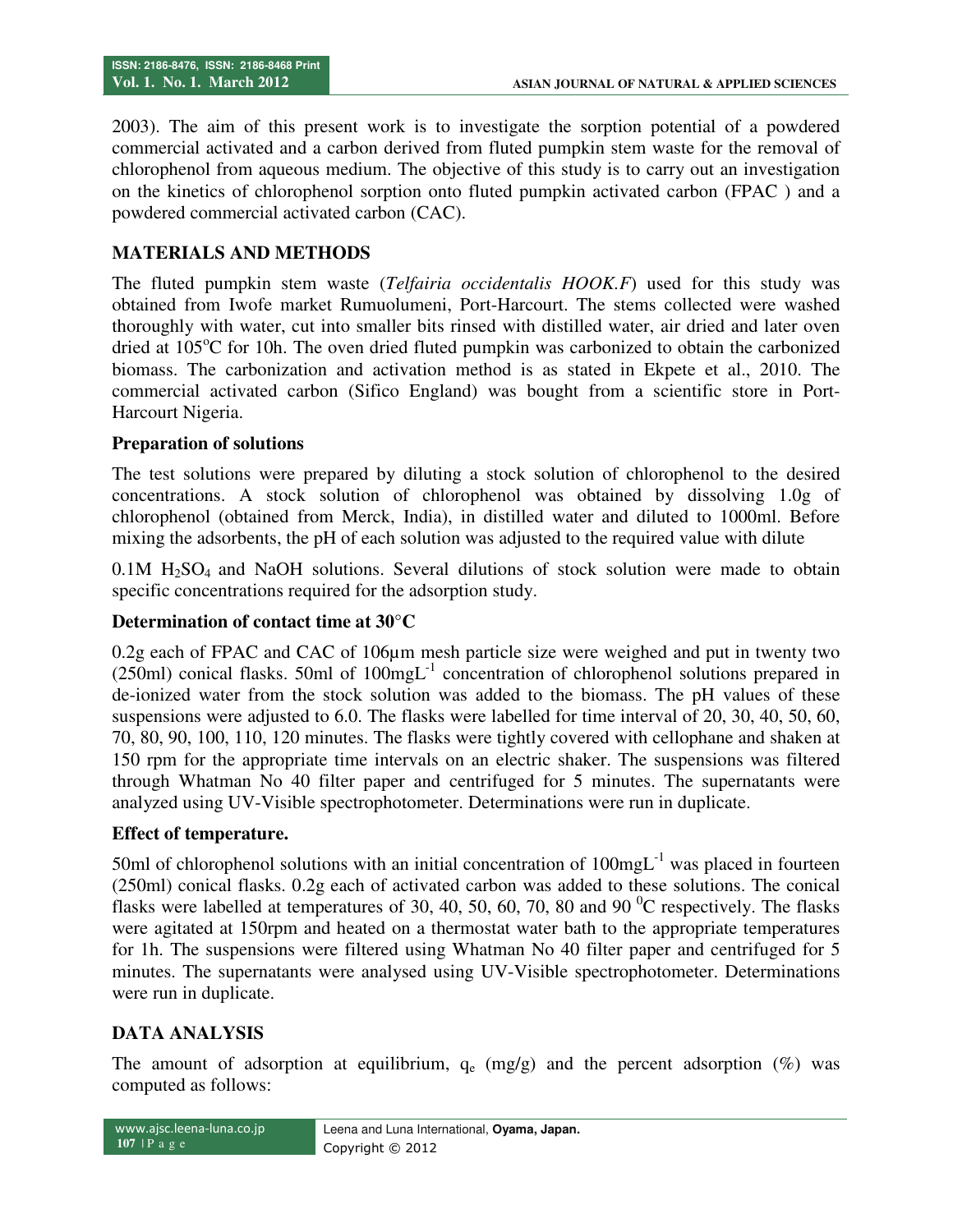$$
q_e = \frac{(c_o - c_e)V}{M} \dots \dots \dots \dots \dots \dots (1)
$$

$$
percent\ adsorption = \frac{(c_o - c_e)x\ 100}{c_o} \dots \dots \dots (2)
$$

Where  $C_0$  and  $C_e$  are the initial and equilibrium concentrations of chlorophenol (mg/l), respectively. V is the volume of the aqueous solution (L) and M is the mass of the activated carbon used in the adsorption (g).

#### **Sorption kinetic studies**

The rate at which sorption takes place is of utmost importance when designing batch sorption systems. Consequently, it was important to establish the time dependence of such systems under various process conditions in an attempt to understand the sorption process, various kinetic rate expression models have been applied to the experimental data in this study.

The time dependent experimental data in this study was analysed using five kinetic models, namely pseudo first order, pseudo second – order, Elovich, intra-particle and liquid –film diffusion models.

## **Pseudo –first order**

The linearized form of the pseudo –first order equation is generally expressed as follows:

Log  $(q_e - q_t) = log q_e - \frac{k_1}{2.2}$ . t………………………………………….(5)

Where  $q_e$  is the amount of chlorophenol adsorbed at equilibrium (mg/g),  $q_t$  is the amount of chlorophenol adsorbed at time t  $(mg/g)$ ,  $k_1$  is the first order rate constant  $(min^{-1})$  and t is time in (min). The straight line plot of log  $(q_e-q_t)$  against time t, should give a linear relationship from which the pseudo –first order rate constant  $(k_1)$  and equilibrium sorption capacity  $(q_e)$ , can be calculated from the slope and intercept respectively.

## **Pseudo second order**

The linearized form of the kinetic rate expression for a pseudo second-order model as expressed by Ho et al., (1995) was applied to the experimental data using (equation 6).

 $t$  $\frac{t}{q_t} = \frac{1}{h_t}$  $\frac{1}{h_o} + \frac{1}{q_e}$ "( t............................................................(6)

Where  $q_t$  is the amount of chlorophenol molecules on the activated carbon surface (mg/g) at time t,  $q_e$  is the amount (mg/g) of chlorophenol sorbed at equilibrium, the initial sorption capacity (mg/min),  $h_0$ , is obtained as shown in equation (6).

ho = k2 q<sup>e</sup> 2 .............................................(7)

Where  $k_2$  is the Pseudo-second order rate constant (g/mg/min). The parameters  $h_0$  and  $k_2$  are determined experimentally from the slope and intercept of a plot of  $\frac{t}{q_t}$  against t.

In this case,  $t/q_t$  versus time was taken to obtain straight lines. From the slopes and intercepts of these plots, the pseudo-second order rate constants  $K_2$  (g/mg/min), the equilibrium sorption capacity  $q_e$  (mg/g) and the initial sorption capacity,  $h_o$  (mg/min) were computed.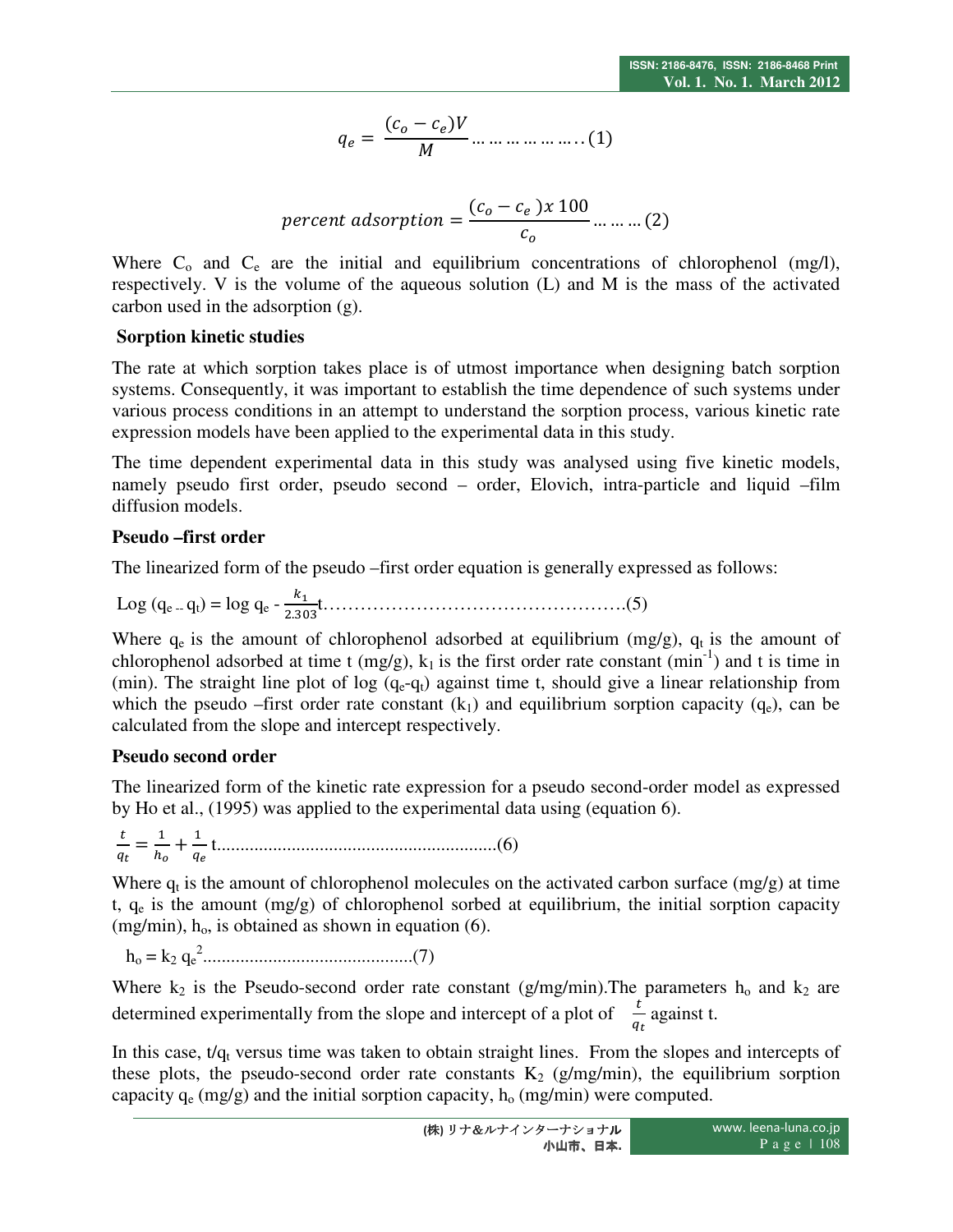## **Elovich model**

The linearized form of the Elovich equation is mainly applicable for chemisorptions kinetics. The equation is often valid for systems in which the adsorbing surface is heterogeneous Ho and McKay (1999).

The Elovich model is generally expressed as

$$
\frac{dq_t}{d_t} = \alpha e^{-\beta q_t}.
$$

Integrating the equation for the boundary conditions gives

q/ = \$ β ln (αβ) + \$ β lnt....................................................(8)

A plot of  $q_t$  versus ln t should give a linear trace with a slope of (1/β) and an intercept of 1/β ln(αβ). Where α is the initial adsorption rate (mg/gmin) and β is related to the extent of surface coverage and the activation energy for chemisorption (g/mg) and are calculated from the slope and intercept respectively.

## **Intraparticle diffusion**

To investigate if intra-particle diffusion was the sorption rate limiting step, intra-particle diffusion model of Srivastava et al., (2006) was employed.

According to this expression of equation (9) given as:

 $q_t = k_{id} t^{0.5} + C \dots t^{0.5} + \dots t^{0.5}$ 

Where,  $k_{id}$  is the intraparticle diffusion rate constant (mg/g/min<sup>1/2</sup>) and C (mg/g) is a constant that gives idea about the thickness of the boundary layer, i.e. the larger the value of C the greater the boundary layer effect (Kannam and Sundaram, 2001). If Srivastava plot of  $q_t$  versus  $\bar{t}^{1/2}$  gives a straight line, then the sorption process was controlled by intra-particle diffusion only and the slope gives the rate constant  $K_{id}$ . However, if the data exhibit multi-linear plots then two or more steps influenced the sorption process.

## **Liquid film diffusion**

The liquid film diffusion model was also employed to investigate, if the transport of the sorbate molecules from the liquid phase up to the solid phase boundary plays a major role in the adsorption as shown in equation 10

ln (1-F) = -kidt.................................................(10)

Where F is the fractional attainment of equilibrium  $F = \frac{q_e}{q_t}$ , K<sub>id</sub> is the adsorption rate constant. A linear plot of –ln (1-F) versus t with zero intercept would suggest that the kinetics of the sorption process is controlled by diffusion through the liquid surrounding the solid sorbent.

# **Thermodynamic analysis of experimental data**

Experimental data derived from the effect of temperature on the sorption process was analysed using different equations which made it possible to determine some thermodynamic parameters such as Gibb's free energy change ( $\Delta G^{\circ}$ ), enthalpy change ( $\Delta H^{\circ}$ ) and entropy change ( $\Delta S^{\circ}$ ). The adsorption equilibrium constant  $K_0$  was estimated from the expression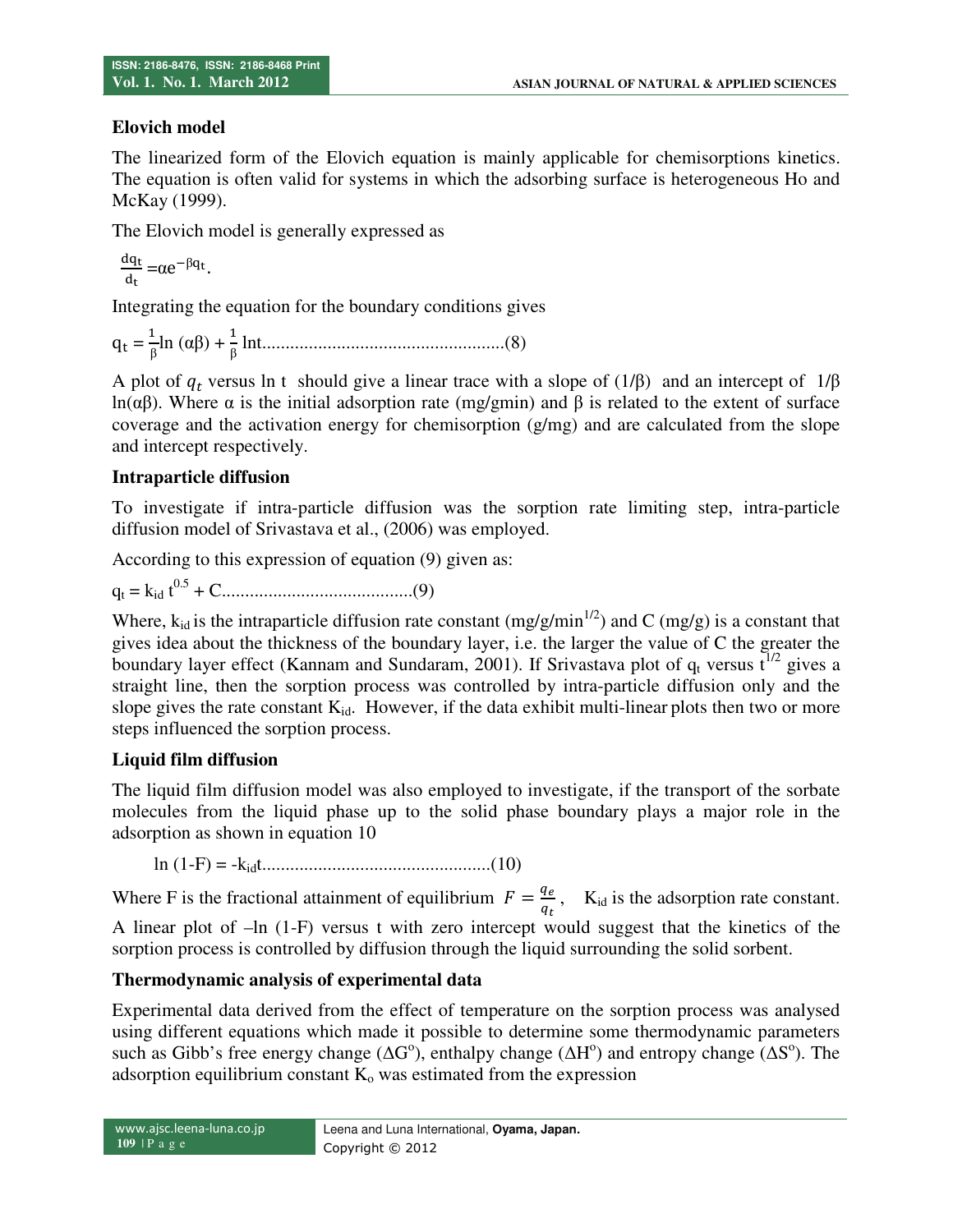$$
K_{o} = \frac{c_{e}}{c_{o}} \dots \dots \dots \dots \dots \dots \dots \dots \dots \dots \dots \dots \dots (11)
$$

The thermodynamic parameters were determined according to equations (12 and 13) as given below

$$
\Delta G^o = RTlnK_o \dots \dots \dots \dots \dots \dots \dots \dots \dots \dots \dots \dots (12)
$$

$$
lnK_o = \frac{\Delta S^o}{R} - \frac{\Delta H^o}{RT} \dots \dots \dots \dots \dots \dots \dots \dots \dots (13)
$$

The values of  $\Delta H^{\circ}$  and  $\Delta S^{\circ}$  are calculated from the slope and intercept of the linear plot of ln K<sub>o</sub> against reciprocal of temperature (1/T).

#### **RESULTS AND DISCUSSION**

The effect of contact time on sorption of chlorophenol on to FPAC and CAC was studied over a shaking time of 20 to 120 min, using 0.2g of adsorbents at pH 6.0



Fig 1**:** Effect of carbon contact time on the percentage removal of chlorophenol from FPAC and CAC

Figure 1 shows that the contact time needed for chlorophenol solutions of 100mg/l to reach equilibrium is 60 minutes. Almost, no remarkable improvement was observed after longer contact time. After this equilibrium period, the amount of solute adsorbed did not change significantly with time, indicating that 60min is sufficient to attain equilibrium for the maximum removal of chlorophenol from aqueous solutions by FPAC and CAC, respectively. So the optimum contact time was selected as 60 minutes for further experiments.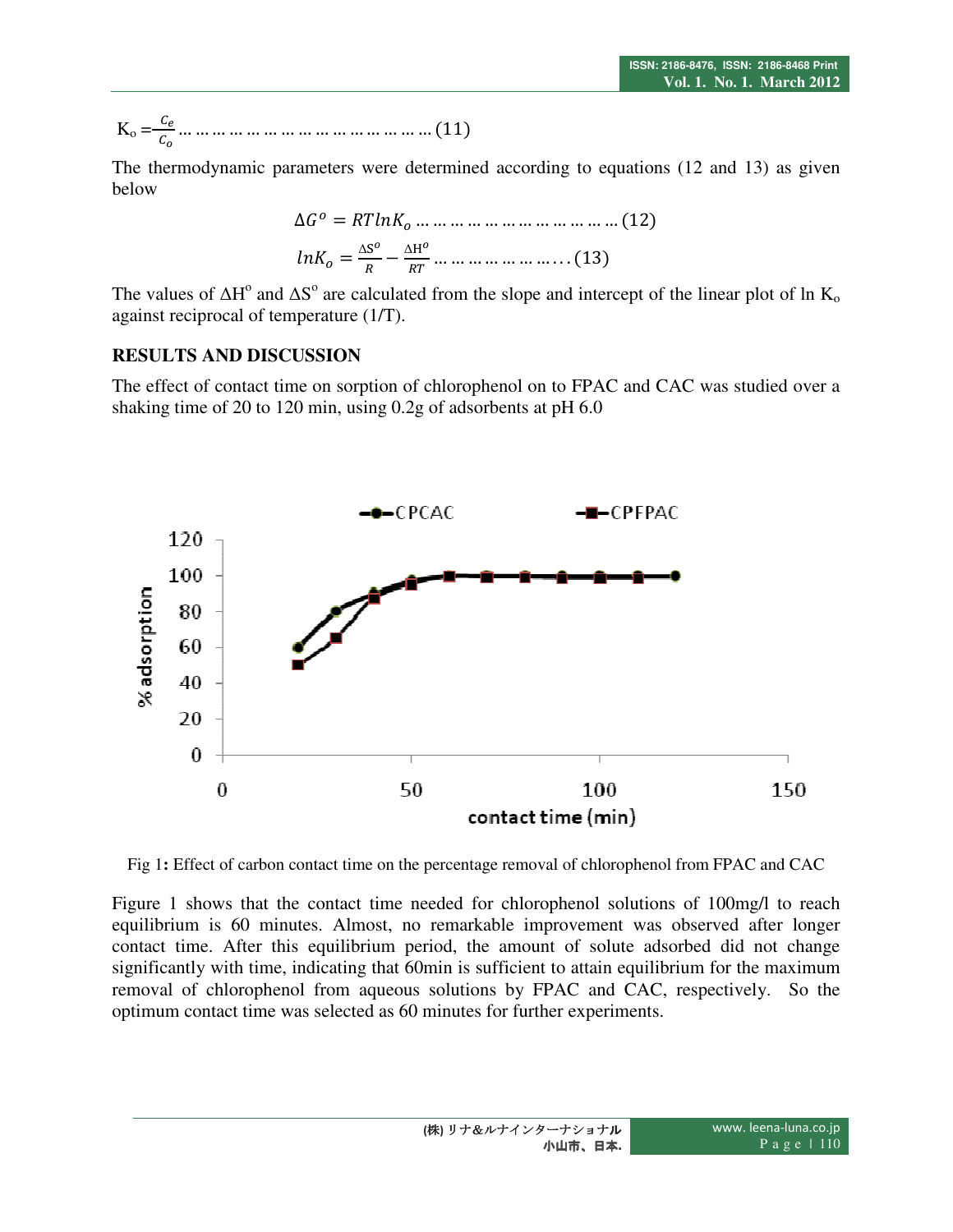

Fig 3: Pseudo-first order sorption kinetics of chlorophenol on FPAC and CAC.



Fig 4: Pseudo-second order kinetics of chlorophenol on FPAC and CAC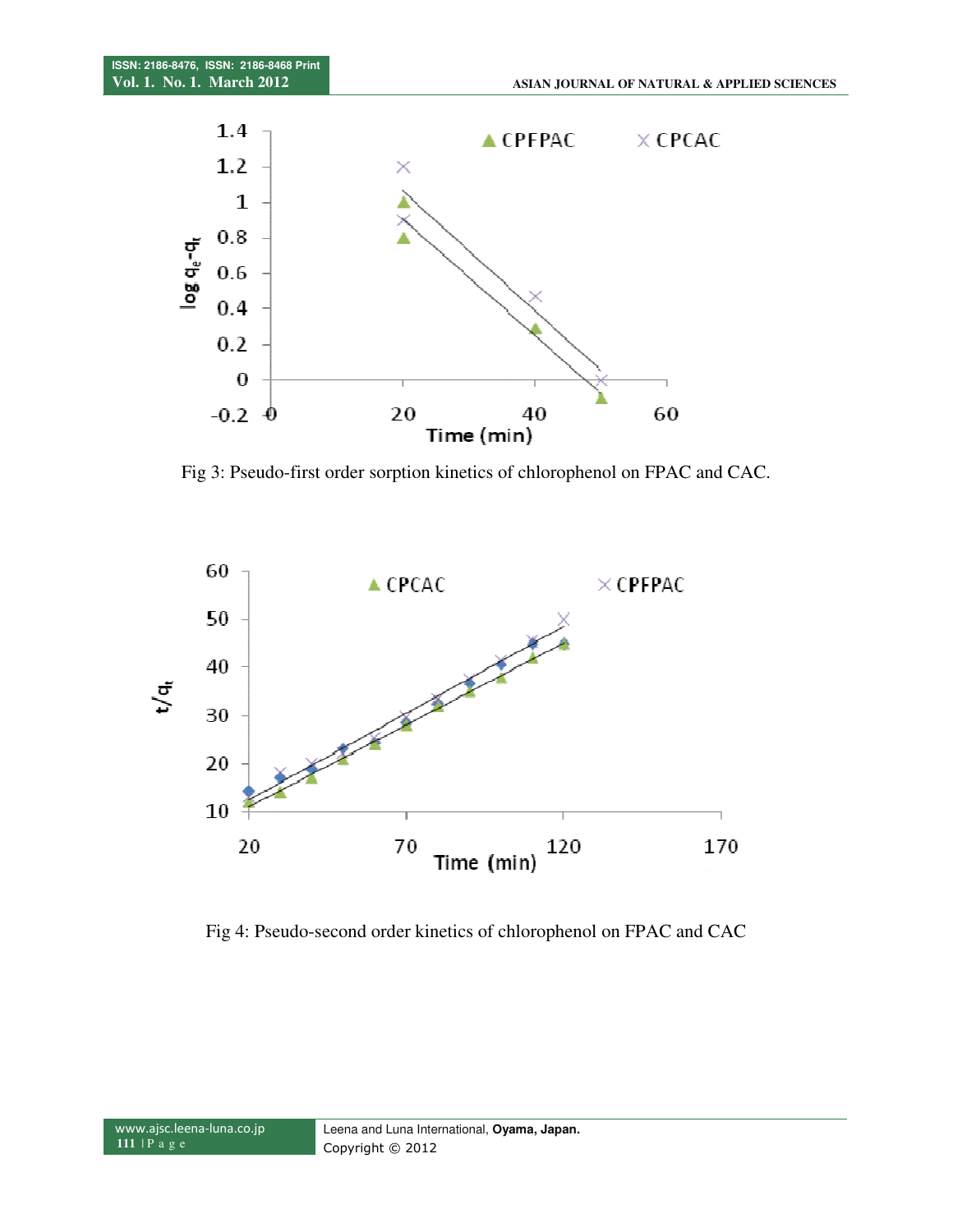

Fig 5: Intraparticle diffusion kinetics of chlorophenol on FPAC and CAC.



Fig 6: Elovich diffusion kinetics of chlorophenol on FPAC and CAC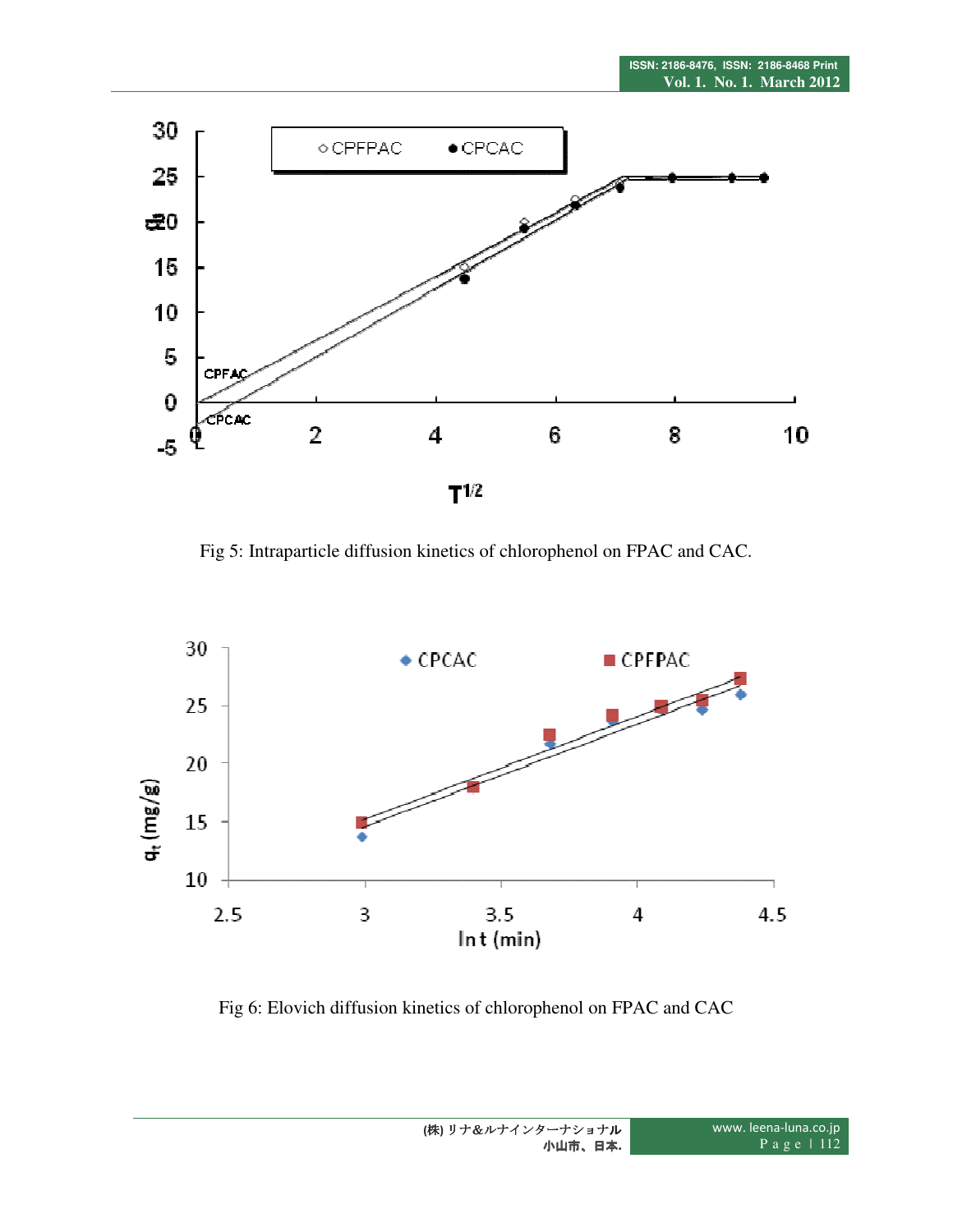

Fig 7: Liquid film diffusion kinetics of chlorophenol on FPAC and CAC



Fig 8: Linear plots of  $ln K_0$  versus 1/T for the sorption of chlorophenol onto FPAC and CAC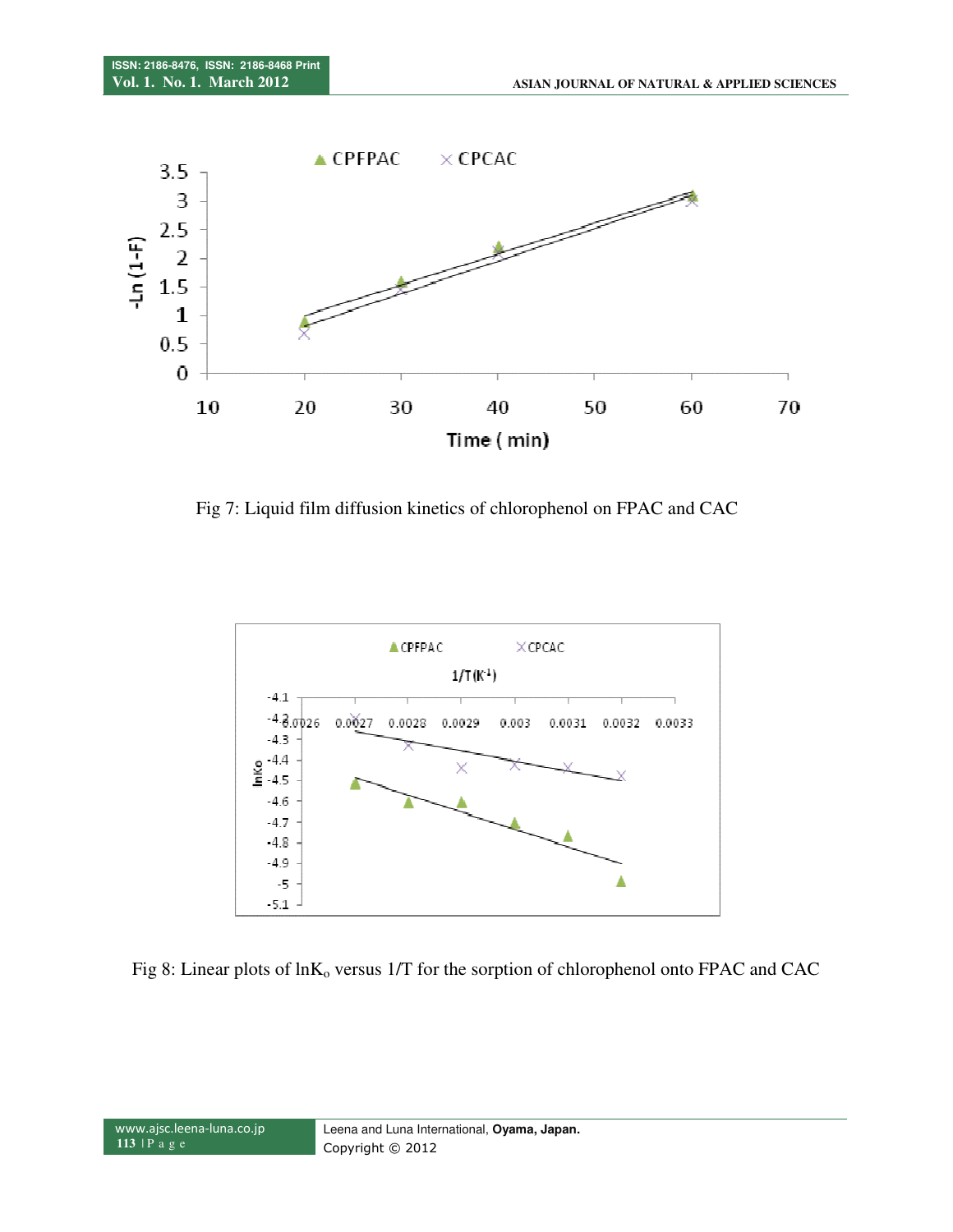Table 1. Pseudo first order, Pseudo second order, Intra –particle rate diffusion, Elovich diffusion model, Liquid film diffusion and thermodynamic parameters for the sorption of phenol on to FPAC and CAC carbon samples**.** 

| <b>Adsorbent</b>                         |                     | Sorption capacity at<br>Pseudo first order rate<br>equilibrium $q_e$ (mg/g)<br>constant. $K_1$ (g/(mg/min) |               |                                    |                      |                              |                            |                             | <b>Regression</b><br>coefficient<br>$(\mathbb{R}^2)$ |                   |         |
|------------------------------------------|---------------------|------------------------------------------------------------------------------------------------------------|---------------|------------------------------------|----------------------|------------------------------|----------------------------|-----------------------------|------------------------------------------------------|-------------------|---------|
| <b>CPFPAC</b>                            | 36.30               |                                                                                                            |               |                                    | $7.3 \times 10^{-2}$ |                              |                            |                             |                                                      | 0.970             |         |
| <b>CPCAC</b>                             | 54.45               |                                                                                                            |               |                                    | $7.5 \times 10^{-2}$ |                              |                            |                             |                                                      | 0.933             |         |
| Pseudo second order rate parameters      |                     |                                                                                                            |               |                                    |                      |                              |                            |                             |                                                      |                   |         |
| <b>Adsorbent</b>                         | Sorption capacity   |                                                                                                            |               | <b>Initial</b>                     |                      |                              | <b>Pseudo</b>              |                             |                                                      | <b>Regression</b> |         |
|                                          | at equilibrium      |                                                                                                            | sorption      |                                    |                      | second order                 |                            | coefficient                 |                                                      |                   |         |
|                                          | $q_e$ (mg/g)        |                                                                                                            |               | rate,<br>rate constant.<br>$h_{o}$ |                      |                              |                            | $(\mathbb{R}^2)$            |                                                      |                   |         |
|                                          |                     |                                                                                                            |               | (mg/gmin)                          |                      |                              | $K_2$<br>$(mg/g/min^1)^2)$ |                             |                                                      |                   |         |
| <b>CPCAC</b>                             | 34.48               |                                                                                                            |               | $1.94 \times 10^{-2}$              |                      | $9.75x 10^{-4}$              |                            | 0.999                       |                                                      |                   |         |
| <b>CPFPAC</b>                            | 32.25               |                                                                                                            |               | $2.45 \times 10^{-2}$              |                      |                              | $2.40 \times 10^{-3}$      |                             | 0.997                                                |                   |         |
| Intra-particle rate diffusion parameters |                     |                                                                                                            |               |                                    |                      |                              |                            |                             |                                                      |                   |         |
| <b>Adsorbent</b>                         | $\text{Kid}_1$      |                                                                                                            | intercept     |                                    |                      | $R_1^2$                      |                            | $\text{Kid}_2$<br>intercept |                                                      |                   | $R_2^2$ |
| <b>CPFPAC</b>                            | 3.536               |                                                                                                            | 0.000         |                                    |                      | 0.968                        | 0.000<br>24.970            |                             | 1.000                                                |                   |         |
| <b>CPCAC</b>                             | $-2.546$<br>3.801   |                                                                                                            | 0.966         |                                    |                      | 0.000                        |                            | 24.750                      |                                                      | 1.000             |         |
| Elovich model diffusion parameters       |                     |                                                                                                            |               |                                    |                      |                              |                            |                             |                                                      |                   |         |
| <b>Adsorbent</b>                         | $\alpha$ (mg/g/min) |                                                                                                            | $\beta(g/mg)$ | $R^2$                              |                      |                              |                            |                             |                                                      |                   |         |
| <b>CPFPAC</b>                            | 0.112<br>2.79       |                                                                                                            |               |                                    | 0.970                |                              |                            |                             |                                                      |                   |         |
| <b>CPCAC</b>                             | 2.32<br>0.113       |                                                                                                            |               |                                    | 0.960                |                              |                            |                             |                                                      |                   |         |
| Liquid film diffusion parameters         |                     |                                                                                                            |               |                                    |                      |                              |                            |                             |                                                      |                   |         |
| <b>Adsorbent</b>                         |                     | $K_{id}$                                                                                                   |               |                                    |                      | <b>Intercept</b>             |                            |                             |                                                      | $R^2$             |         |
| 0.054<br><b>CPFPAC</b>                   |                     |                                                                                                            |               |                                    |                      |                              | $-0.085$                   |                             |                                                      | 0.988             |         |
| <b>CPCAC</b>                             | 0.056               |                                                                                                            |               |                                    |                      |                              | $-0.318$                   |                             | 0.982                                                |                   |         |
| Thermodynamic parameters                 |                     |                                                                                                            |               |                                    |                      |                              |                            |                             |                                                      |                   |         |
| <b>Adsorbent</b>                         |                     | $\Delta H$<br>$(Kjmol^{-1})$                                                                               |               |                                    |                      | $\Delta S$<br>$(Kjmol^{-1})$ |                            |                             | $\Delta G^0$<br>KJ/mol                               |                   |         |
| <b>CPFPAC</b>                            |                     | $-7.035$                                                                                                   |               |                                    |                      | $-0.018$                     |                            |                             |                                                      | $-2.131$          |         |
| <b>CPCAC</b>                             |                     | $-3.995$                                                                                                   |               |                                    |                      | $-0.027$                     |                            |                             | $-1.209$                                             |                   |         |

The time dependent experimental data in this study were analysed using the pseudo first order rate equation of Lagergren. In order to determine the rate constants, the straight line plot of log  $(q_e-q_t)$  against time was taken as presented in Figure 3 and Table 1.

Table 1 shows that the equilibrium sorption capacity trend followed the order CPCAC (54.45) > CPFPAC (36.30). Further observation showed that the pseudo-first order rate constant,  $K_1$  was higher for CPCAC (0.075) than for CPFPAC (0.072). The regression coefficient  $(R^2)$  values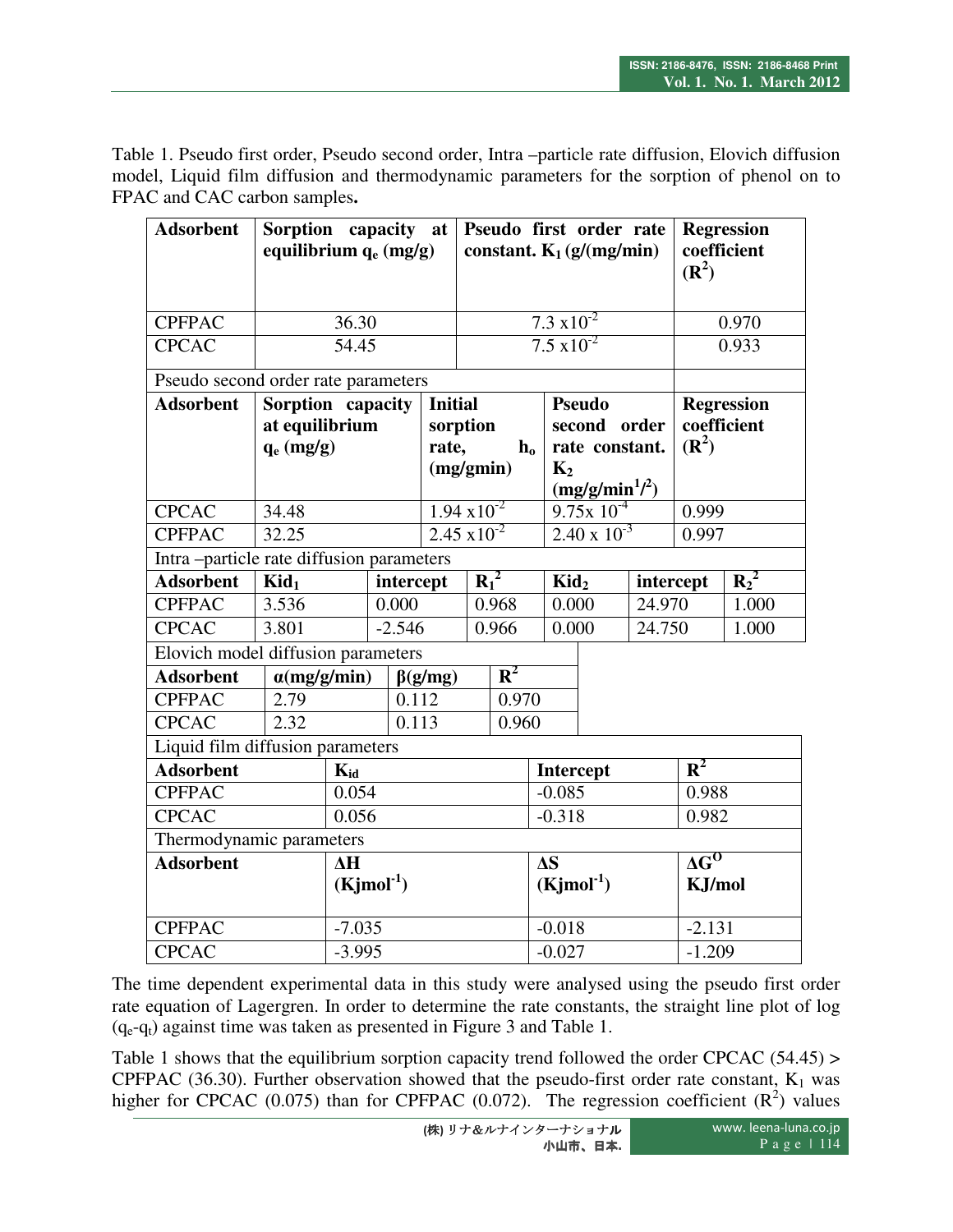ranges from 0.933 to 0.970, which indicated that the pseudo first order model was slightly suitable for the adsorption of chlorophenol on FPAC and CAC respectively.

The initial sorption rate  $(h<sub>o</sub>)$  was higher for the sorption process of CPFPAC (0.0245) than CPCAC (0.0194) which should follow that FPAC adsorbs better than CAC based on the initial sorption rate but the equilibrium sorption capacity for the pseudo second order kinetics for CAC (34.48) is greater than for FPAC (32.25) as shown in Table 1. The pseudo second order rate constant increases in the order CPFPAC (2.40 x  $10^{-3}$ ) > CPCAC (9.75x  $10^{-4}$ ). The table further indicates that the correlation coefficients for chlorophenol are high ranging from 0.997 to 0.999 showing that the kinetic sorption experimental data followed the pseudo order isotherm model.

The plot of  $q_t$  against  $t^{1/2}$  shows that the data points can be related by two straight lines. The first, sharper portion depicts macropore diffusion and the second portion describes the gradual adsorption stage, where, micropore diffusion is rate limiting (Bhattacharyya and Sharma 2004: Ozacar, 2006). Extrapolation of the linear portions of the plots back to the y-axis gives the intercepts, which provide a measure of the boundary layer thickness. The lines for CPFPAC which passed through the origin (Fig 4) indicates no degree of boundary layer and these further shows that the intraparticle diffusion is not the only rate controlling step (Crini et al., 2007).

The slope of the (Srivastava et al., 2006) plots are defined as a rate parameter, characteristic of the rate of adsorption in the region where intraparticle diffusion is rate controlling. The values of rate parameters (Kid<sub>1</sub> and Kid<sub>2</sub>) are given in Table 1. A comparism of the Kid values for both the macropore and micropore diffusion (Table 1) shows that the rate limiting step is the micropore diffusion stage. This is because the Kid<sub>2</sub> values are lower than the Kid<sub>1</sub> values which are a pointer to the fact that the rate of micropore diffusion is the slower step and the rate determining step. The boundary layer effect, as obtained from the intercept of the plot as shown in Table 1 was also of greater effect at the micropore diffusion stage than at the macropore diffusion stage.

The Elovich equation which has been shown to be useful in describing chemisorptions on highly heterogeneous adsorbents, gives a good account of the adsorption of chlorophenol with  $R^2$  values ranging from 0.960 to 0.970. Table 1 shows that the initial sorption rate,  $\alpha$  followed the order CPFPAC > CPCAC, indicating that adsorption was better on CPFPAC than CPCAC. β which is related to the extent of surface coverage and the activation energy for chemisorption followed the order CPFPAC (0.112mg/g) < CPCAC (0.113mg/g).

The significance of liquid film diffusion in rate determination of the sorption process indicated that the intercept values were less than zero and close to the origin as shown in Table 1 The liquid film diffusion constant  $K_{id}$  was highest for chlorophenol on CAC (0.056) and lower for chlorophenol on FPAC  $(0.054)$ . The high regression values  $> 0.980$  on both carbons shows the relevance of film diffusion as a rate determining factor in the sorption process.

The negative values of  $\Delta H^{\circ}$ , indicates the exothermic nature of the sorption process while the negative values of ∆S<sup>°</sup> indicate strong bond formation between the adsorbent and adsorbate molecules. The negative values of  $\Delta G^{\circ}$  confirm the feasibility of the process and the spontaneous nature of the adsorption (McKay and Poots 1980: Ho et al., 2005), thus, confirming a chemical sorption, as was earlier suggested in pseudo-second order studies of this work.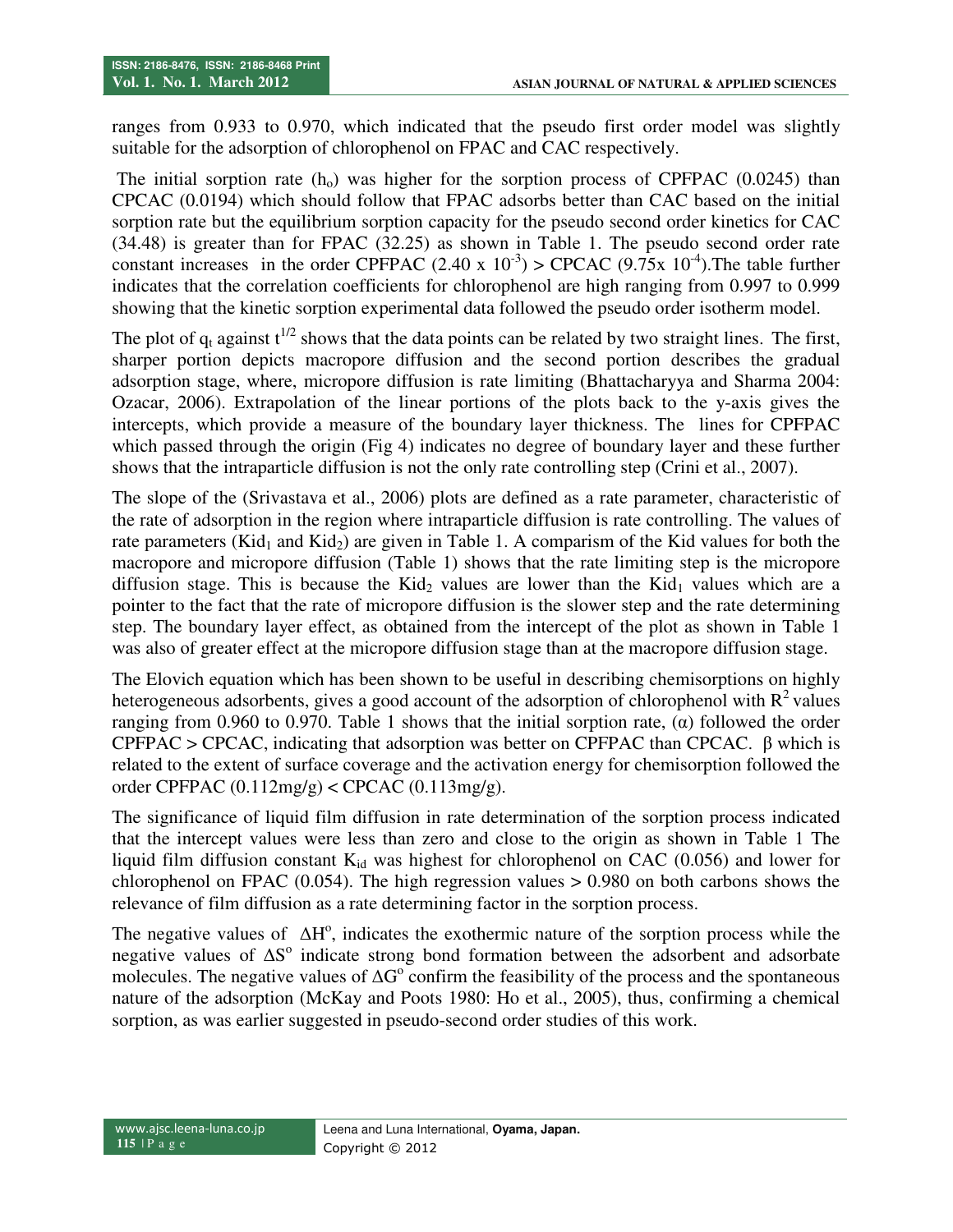Table 2: Comparison of regression values of pseudo first order- pseudo second order, intraparticle, and Elovich and Liquid diffusion kinetic models.

| <b>Adsorbent</b> | <b>Pseudo</b><br>order<br>first<br>$(R_1^2)$ | <b>Pseudo</b><br>second order<br>$(R_2^2)$ | Intraparticle<br>diffusion $R_3^2$ | Elovich $\mathbf{R}^2$<br>$R_4^2$ | Liquid<br><b>Diffusion</b><br>model $R_5^2$ |
|------------------|----------------------------------------------|--------------------------------------------|------------------------------------|-----------------------------------|---------------------------------------------|
| <b>CPFPAC</b>    | 0.970                                        | 0.999                                      | 0.968                              | 0.970                             | 0.988                                       |
| <b>CPCAC</b>     | 0.933                                        | 0.997                                      | 0.966                              | 0.960                             | 0.982                                       |

From Table 2, it was observed that the values of the correlation coefficients  $R_1^2$ ,  $R_2^2$ ,  $R_3^2$ ,  $R_4^2$  and  $R_5^2$  were extremely high (>0.930). This shows that the results fit these five models very well. However, the pseudo –second order correlation coefficient values were found to be slightly higher than those of Elovich, Liquid-film, pseudo-first order and intraparticle values, indicating that the sorption follows better the pseudo-second order model.

# **CONCLUSIONS**

- 1. Fluted pumpkin activated carbon compared favourably to commercial activated carbon for chlorophenol removal in aqueous solution.
- 2. The thermodynamic adsorption of chlorophenol  $\Delta G^{\circ}$ ,  $\Delta H^{\circ}$ ,  $\Delta S^{\circ}$  were all negative.
- 3. Pseudo second order favoured the kinetic adsorption process.

## **ACKNOWLEDGMENT**

This research was conducted as a part of PhD research dissertation in the Department of Pure and Industrial Chemistry, University of Port-Harcourt. The authors are grateful to Mr Nnamdi Tamunokoro Peter, Mr Japheth Onegbu both of the University of Port Harcourt, and Mr Friday Owono of the Rivers State University of Science and Technology Port Harcourt for the assistance rendered to the completion of this work.

## **REFERENCES**

Asheh, S., Banat, F. and Aitah, A. (2003). Adsorption of phenol using different types of activated bentonites. Sep and Purification Tech 3pp1-11.

Bhattacharyya, K. G. and Sharma, A. (2004). Azadirachta indica leaf powder as an effective biosorbent for dyes. A case study with aqueous Congo red solutions. J. Environ. Management. 71: 217 – 229.

Crini, G., Peindy, H., Gilbert, F. and Robert. C. (2007). Removal of C.I. Basic Green (Malachite) from aqueous solutions by adsorption using cyclo dextrin-based adsorbent, kinetic and equilibrium studies. Separate purificat. Technol.53: 97-110.

Denzeli, A., Cihangir, N., Rad, A.Y., Taner, M. and Alsancak, G. (2004). Removal of chlorophenol from synthetic solutions using *Phanerochate Chrysosporium*. Process Biochem. 37: 2025-30*.*